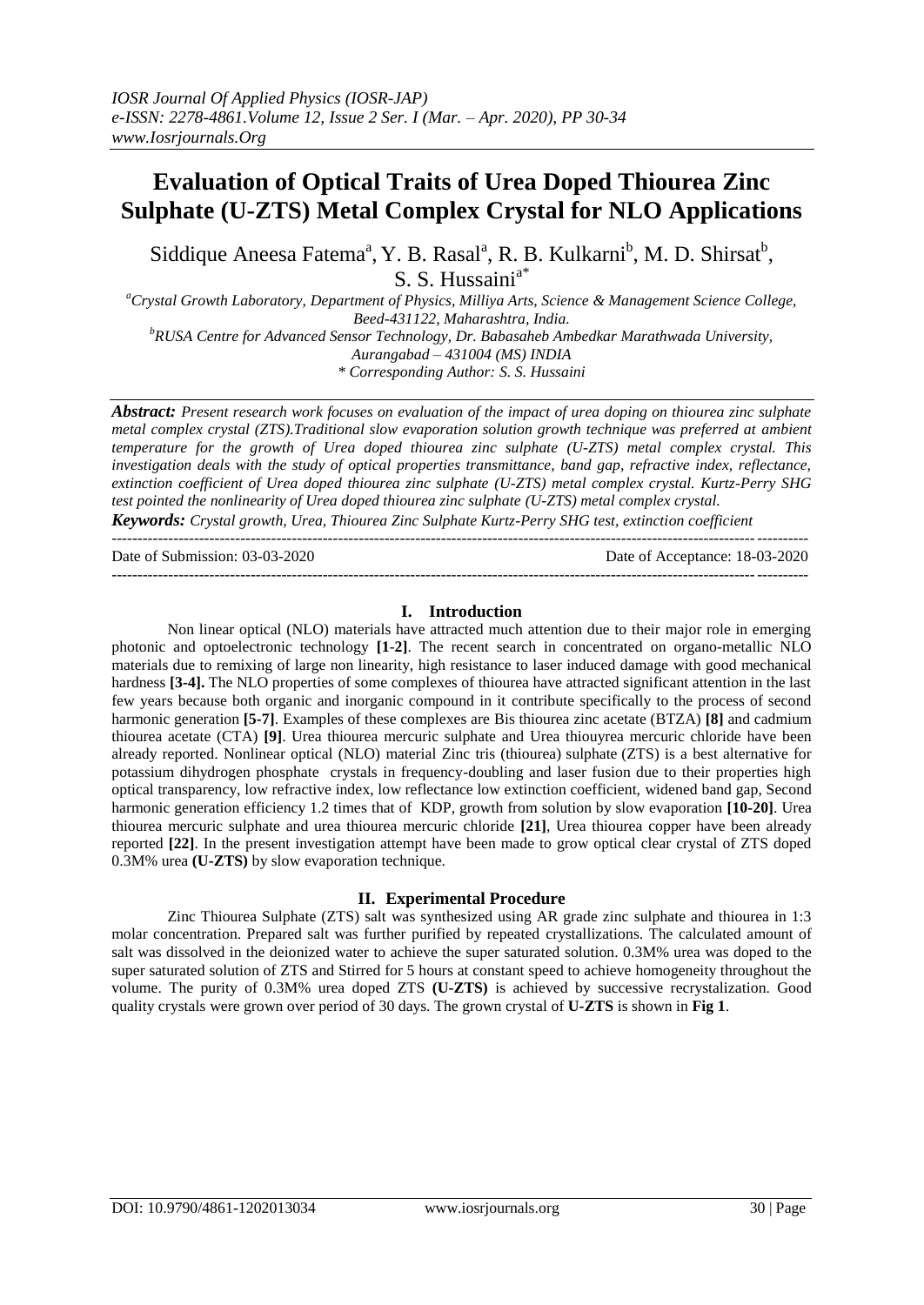

**Fig.1. ZTS Doped 0.3M % Urea Crystals.**

# **III. Results And Discussion**

#### **3.1 Optical Study 3.3.1 UV Visible Study**

UV-Visible study of 0.3M% urea doped ZTS crystal **(U-ZTS)** was investigated using Shimadzu UV-2450 spectrophotometer in the range to 200-900 nm to ascertain the optical transmittance of crystal and plotted in **Fig. 2.** shows a maximum transmittance 80% in visible region. The enhancement in optical transmittance may be attributed due to a reduced scattering effect **[23].** 



**Fig.2. Transmittance Curve**

#### **3.3.2 BAND GAP**

The transitory nature of electrons in presence of optical field serves the evidence for energy band gap obeying the relation given as  $\alpha = A(hv-E_g)^{1/2}$ . Here hv is photon energy and  $E_g$  energy band gap. Tauc's Plot depicts optical band gap shown in **Fig.3.** the optical band gap of 0.3M% urea ZTS crystal **(U-ZTS)** is 4.4 eV. The lower absorption and high optical band gap is most desirable for UV tunable laser materials.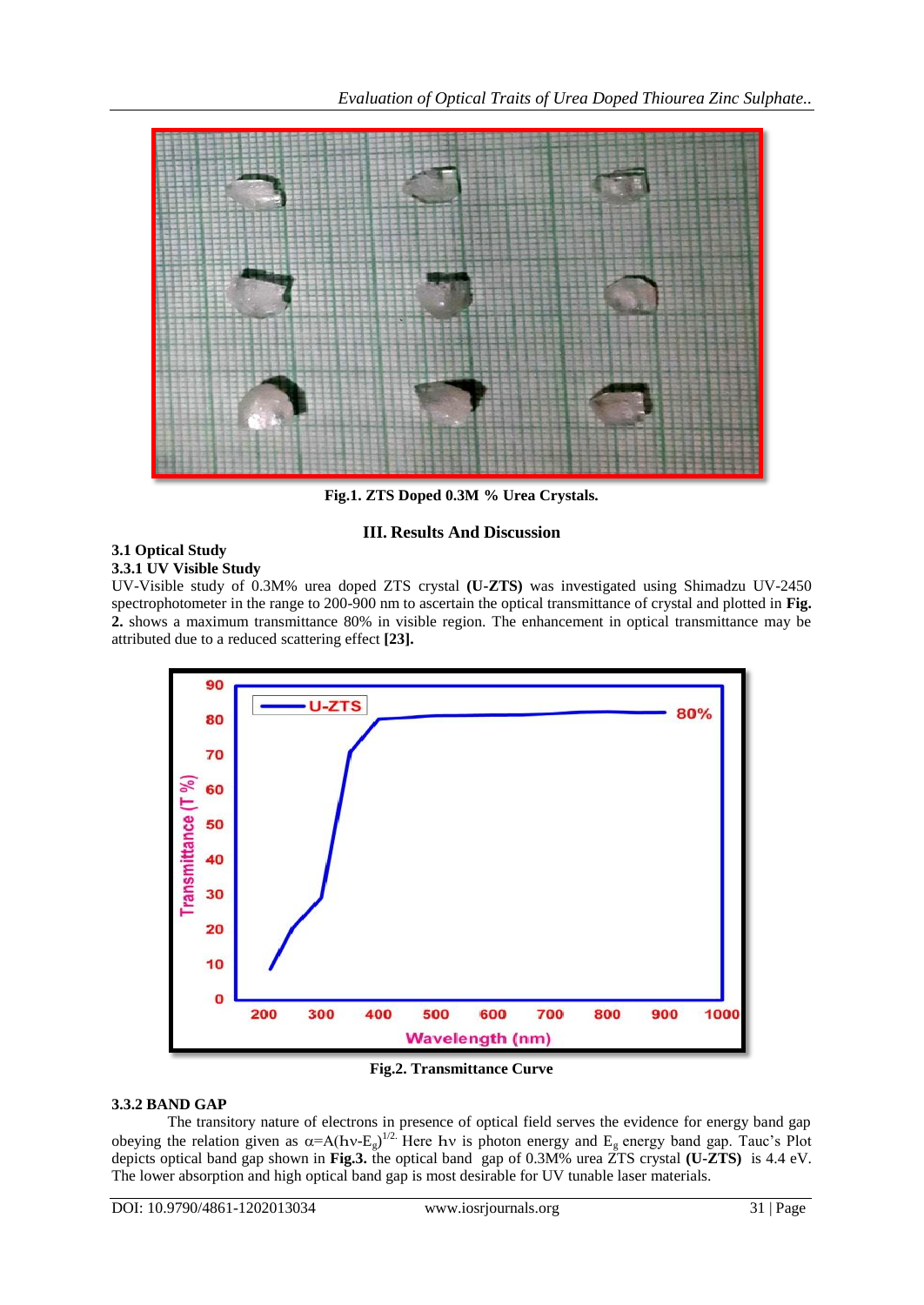

**Fig.3. Tauc's Plot of Band gap**

## **3.3.3 Linear optical Constants**

The transmittance data was used to determine the linear optical constants. The variation of refractive index, extinction coefficient and reflectance is shown in **Fig.4, Fig.5 and Fig.6** respectively. The determined refractive index 1.65 was calculated using formula reported by Bakr et al. The obtained optical constants of U-ZTS crystal viz. lower reflectance; lower extinction coefficient confirms suitability for coating applications, optical fabrication field and for calibration **[23-27]**.



**Fig.4. Refractive Index**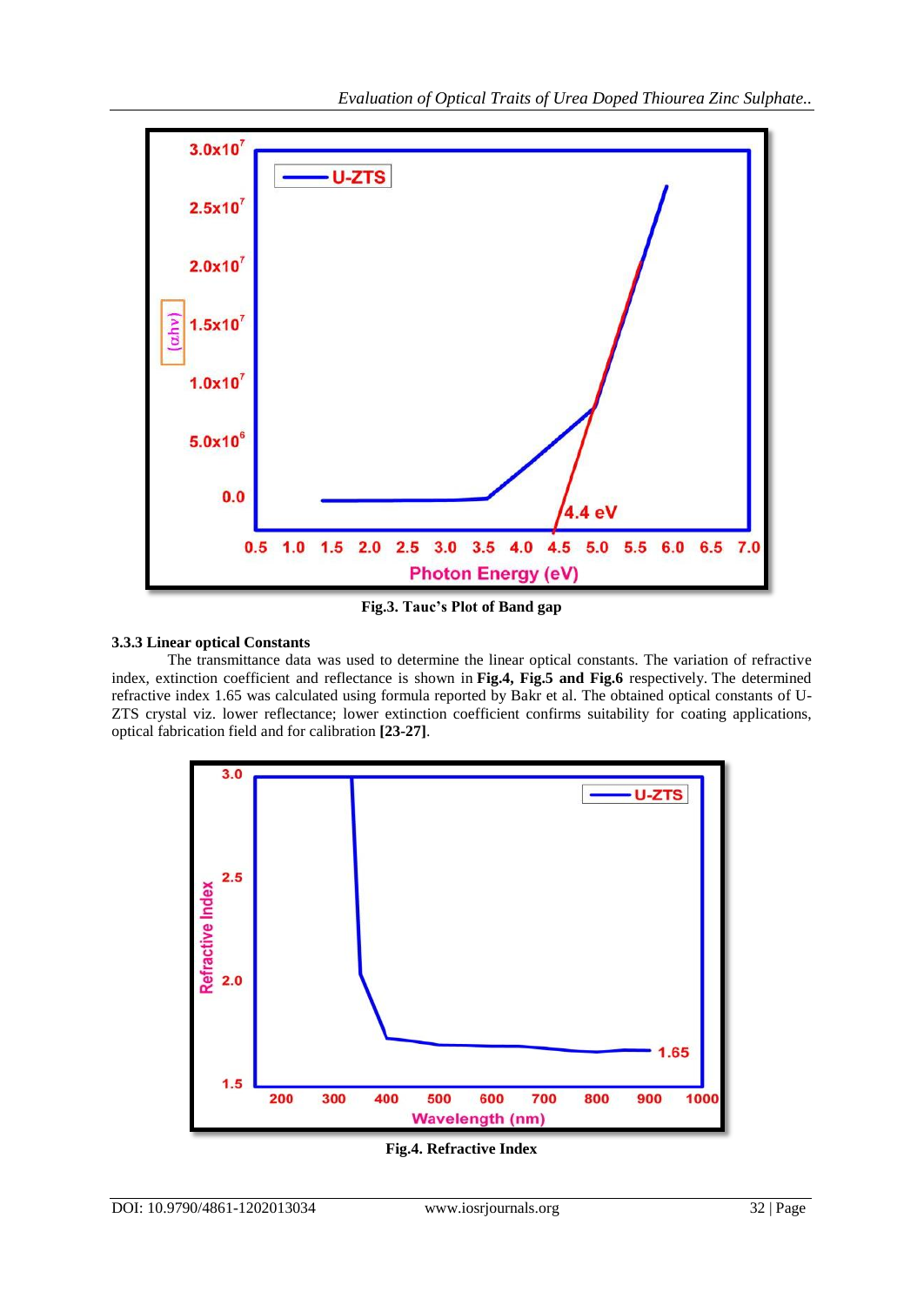

**Fig.5. Extinction coefficient**



**Fig.6. Reflectance**

### **IV. Conclusions**

Optical quality single crystal of 0.3M% Urea doped ZTS was grown by slow solution evaporation technique. The optical studies shows that 80% higher and wider transmission, lower cut-off , widened band gap 4.4 eV and lower values of extinction coefficient, reflectance, and refractive index of 0.3M% Urea Doped ZTS crystal **(U-ZTS)** substantiates its suitability for optical device fabrication, laser and NLO applications.